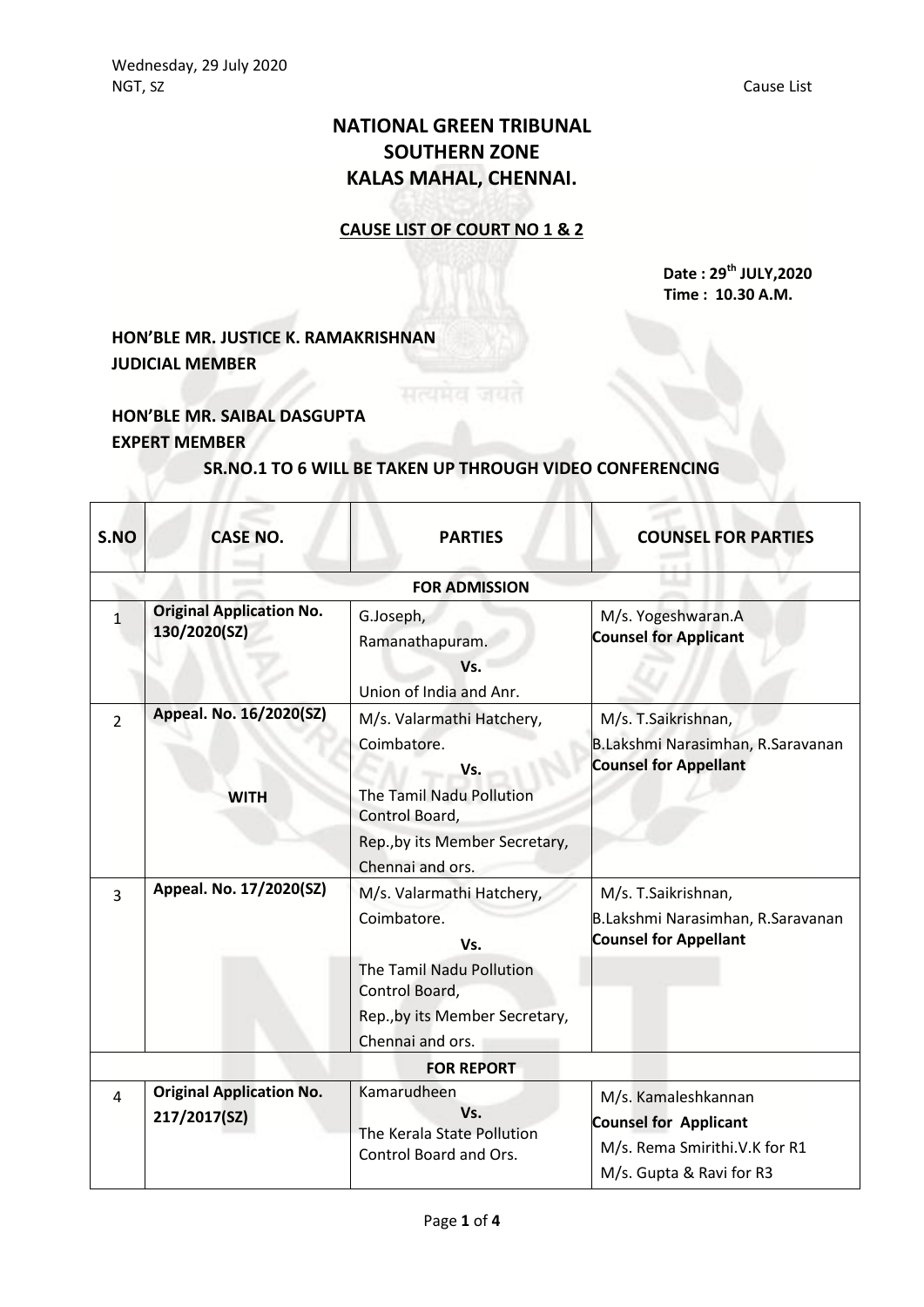|    |                                                                                                                 |                                                                                                                                                 | [FOR SUBMITTING THE REPORT]                                                                                                                                                                                       |
|----|-----------------------------------------------------------------------------------------------------------------|-------------------------------------------------------------------------------------------------------------------------------------------------|-------------------------------------------------------------------------------------------------------------------------------------------------------------------------------------------------------------------|
| 5  | <b>Original Application No.</b><br>24/2019(SZ)                                                                  | Hasainar Sharjid<br>Vs.<br>Union of India and Ors.                                                                                              | M/s. Surya senthil<br><b>Counsel for Applicant</b><br>M/s. M.Sumathi for R1<br>M/s. Harikrishnan for R7<br>[FOR REPORT]                                                                                           |
|    |                                                                                                                 | <b>FOR HEARING</b>                                                                                                                              |                                                                                                                                                                                                                   |
| 6  | <b>Original Application</b><br>No.143/2017(SZ)<br>[HEARD THROUGH VIDEO<br><b>CONFERENCING ON</b><br>21.07.2020] | Meenava Thanthai<br>K.R.Selvaraj Kumar<br>Meenavar Nala Sangam,<br>Vs.<br>The Director,<br>Directorate of School Education,<br>Chennai and Ors. | M/s. K.Mageshwaran<br><b>Counsel for Applicant</b><br>M/s. Abdul Saleem for R2<br>M/s. S.N. Parthasarathi<br>for R3 & R4<br>M/s. T.V. Vineeth Kumar for R5<br>[FOR CONSIDERATION OF REPORT<br><b>AND HEARING]</b> |
|    |                                                                                                                 | SR.NO. 7 to 10 WILL BE TAKEN UP ON 08.09.2020 THROUGH VIDEO CONFERENCING                                                                        |                                                                                                                                                                                                                   |
|    | <b>Original Application No.</b><br>158/2015(SZ)                                                                 | R. Nallakannu<br>Vs.<br>The Secretary to                                                                                                        | M/s.S.Arunachalam Associates<br><b>Counsel for Applicant</b>                                                                                                                                                      |
|    | WITH                                                                                                            | Government of India, MoEF,<br>New Delhi and Ors.                                                                                                | M/s. Me. Saraswathi for R1<br>M/s. Mani Gopi<br>for R2, R3 R5, R6 & R7<br>M/s. Abdul Saleem for R5<br>[FOR CONSIDERATION OF REPORT]                                                                               |
| 8  | <b>Original Application No.</b><br>218/2015(SZ)<br><b>WITH</b>                                                  | Tamil Annai Thamirabarani<br><b>Welfare Trust</b><br>Vs.<br>The Secretary to Govt of India<br>MoEF, New Delhi and Ors.                          | M/s J.Arul Raj<br><b>Counsel for Applicant</b><br>M/s. M.R.GokulKrishnan for R1<br>M/s. Mani Gopi<br>for R2, R3, R4, R5, R7<br>M/s .C.Kasirajan for R6<br>[FOR CONSIDERATION OF REPORT]                           |
| 9  | <b>Original Application No.</b><br>182/2016(SZ)<br>&<br>M.A No.300/2016(SZ)<br><b>WITH</b>                      | M.Balasubramanian<br>Vs.<br>The Ministry of Environment,<br>Forests and Climate Change,<br>New Delhi and Ors.                                   | M/s.Swarnam Rajagopal<br><b>Counsel for Applicant</b><br>M/s. Me.Saraswathy for R1<br>M/s. Mani Gopi for R2<br>M/s.S.Senthil & R.Reka for R3<br>[FOR CONSIDERATION OF REPORT]                                     |
| 10 | <b>Original Application No.</b><br>261/2016(SZ)                                                                 | E.Natarajan<br>Vs.<br>Union of India and Ors.                                                                                                   | M/s.Yogeshwaran<br><b>Counsel for Applicant</b><br>M/s. Me.Saraswathy for R1<br>M/s. Mani Gopi for R2,R3<br>[FOR CONSIDERATION OF REPORT]                                                                         |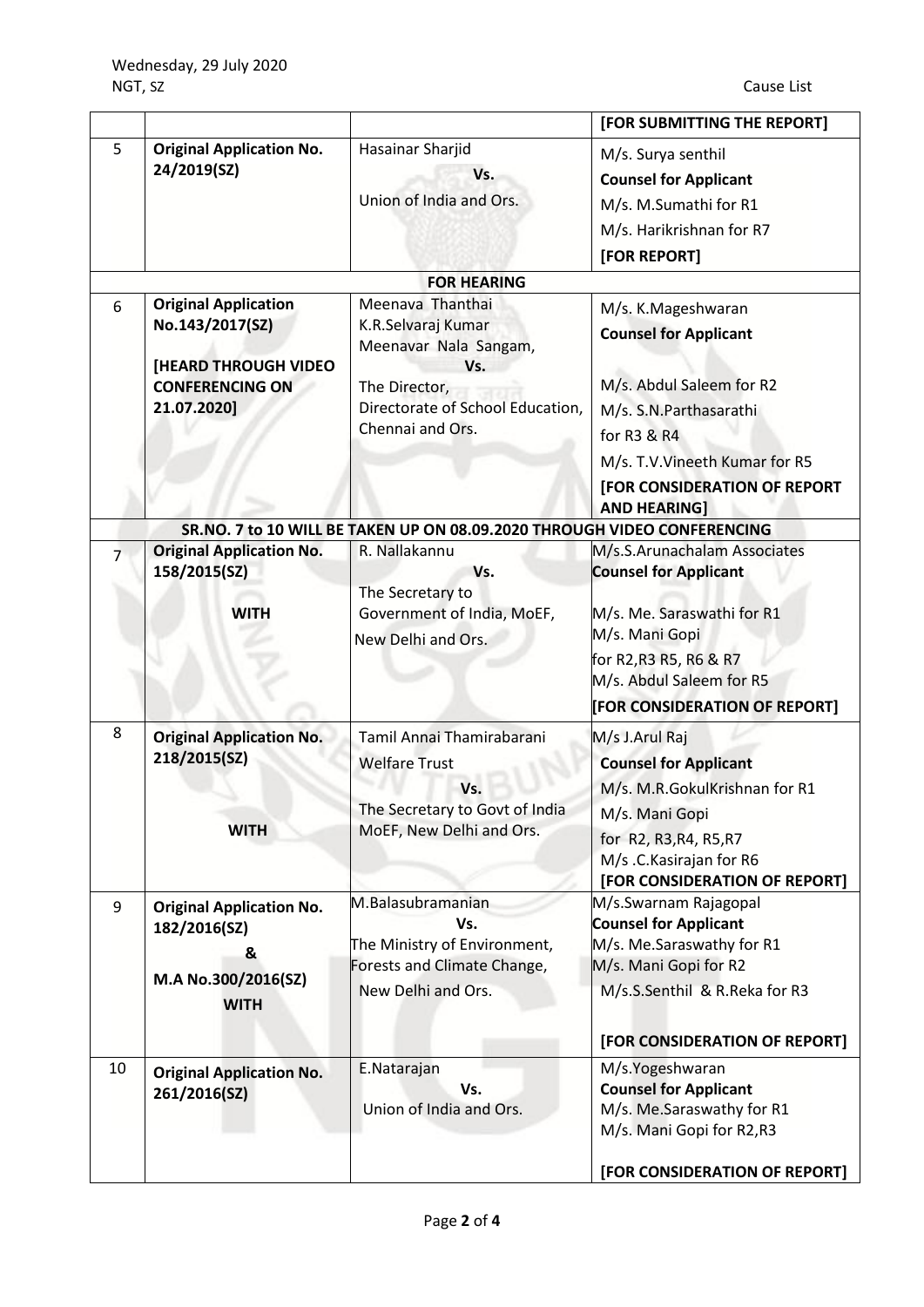| SR.NO. 11 WILL BE TAKEN UP ON 31.08.2020 THROUGH VIDEO CONFERENCING      |                                                                                                                         |                                                                                                                                                                                                                                  |                                                                                                                                                                                                                                                                                                                          |  |  |
|--------------------------------------------------------------------------|-------------------------------------------------------------------------------------------------------------------------|----------------------------------------------------------------------------------------------------------------------------------------------------------------------------------------------------------------------------------|--------------------------------------------------------------------------------------------------------------------------------------------------------------------------------------------------------------------------------------------------------------------------------------------------------------------------|--|--|
| 11                                                                       | <b>Original Application No.</b><br>268/2016(SZ)                                                                         | Korattur People's Welfare &<br><b>Awareness Trust</b><br>Chennai<br>Vs.<br>Government of India,<br>Rep., by its Secretary<br>Ministry of Environment,<br><b>Forest and Climate Change</b><br>And Ors.<br>सत्यमव जयत              | M/s.Kamatchi.D<br><b>Counsel for Applicant</b><br>M/s.M.Sumathi for R1<br>M/s. M.Mani Gopi for R2 to R5<br>M/s.Surya Prakashfor R6 to R8<br>M/s.G.Janakiraman for R9<br>M/s. Abdul Saleem for R10<br>M/s. R.Saravanakumar<br>for R11, R13 to R16, R18<br>M/s. O.S. Vijaya Sarathi for R12<br>[FOR FILING INTERIM REPORT] |  |  |
|                                                                          |                                                                                                                         | SR.NO. 12 & 13 WILL BE TAKEN UP ON 20.08.2020 THROUGH VIDEO CONFERENCING                                                                                                                                                         |                                                                                                                                                                                                                                                                                                                          |  |  |
| 12                                                                       | <b>Original Application No.</b><br>221/2017(SZ)                                                                         | Sairam Avenue First Cross Street<br><b>Owners and Residents Welfare</b><br>Association<br>Vs.<br>The Department of Urban<br>Development,<br>Chennai and Ors.                                                                     | M/s. P.Anbarasan<br><b>Counsel for the Applicant</b><br>M/s. Kamalesh Kannan for R1<br>M/s. Abdul Saleem for R2<br>M/s. P.T.Ramadevi for R3 & R4<br>[FOR CONSIDERATION OF REPORT]                                                                                                                                        |  |  |
| 13                                                                       | <b>Original Application No.</b><br>273/2017(SZ)<br><b>[HEARD THROUGH VIDEO</b><br><b>CONFERENCING ON</b><br>04.05.2020] | Sri Sarvamangala Nagar<br><b>Residents Association</b><br>Vs.<br>Secretary to Government<br>Public Works Department,<br>Chennai and Ors.                                                                                         | M/s. M. R. Gokulakrishnan<br><b>Counsel for Applicant</b><br>M/s. Kamalesh Kannan<br>for R3 & R10<br>M/s. Abdul Saleem and<br>M/s. Saravanan for R6<br>[FOR CONSIDERATION OF REPORT]                                                                                                                                     |  |  |
|                                                                          |                                                                                                                         | SR.NO. 14 WILL BE TAKEN UP ON 26.08.2020 THROUGH VIDEO CONFERENCING                                                                                                                                                              |                                                                                                                                                                                                                                                                                                                          |  |  |
| 14                                                                       | <b>Original Application No.</b><br>32/2019 (SZ)<br>&<br>I.A. No. 42/2020(SZ)                                            | P.Saravanan<br>Vs.<br>The Chairman, Tamil Nadu<br>Pollution Control Board,<br>Chennai and Ors.                                                                                                                                   | M/s.Vasudevan<br><b>Counsel for Applicant</b><br>M/s. C. Kasirajan R1, R2<br>M/s.M. Mani Gopi for R3& R4<br>M/s. Dinesh for R5<br><b>[FOR CONSIDERATION OF</b><br><b>COMPLIANCE REPORT]</b>                                                                                                                              |  |  |
| SR.NO.15 to 17 WILL BE TAKEN UP ON 10.08.2020 THROUGH VIDEO CONFERENCING |                                                                                                                         |                                                                                                                                                                                                                                  |                                                                                                                                                                                                                                                                                                                          |  |  |
| 15                                                                       | <b>OriginalApplication No.</b><br>18/2020(SZ)                                                                           | The Tribunal on its own motion<br><b>SUO MOTU</b> based on the News<br>item in The New Indian Express,<br>Chennai Edition dt: 27.01.2020,<br>" Urapakkam resident's brave<br>death threats, turn cesspool in to<br>lake".<br>Vs. | M/s. M. Mani Gopi for R1 & R4<br>M/s. Abdul Saleem & S. Saravanan<br>for<br>R <sub>2</sub> & R <sub>3</sub><br>[FOR CONSIDERATION OF REPORT]                                                                                                                                                                             |  |  |